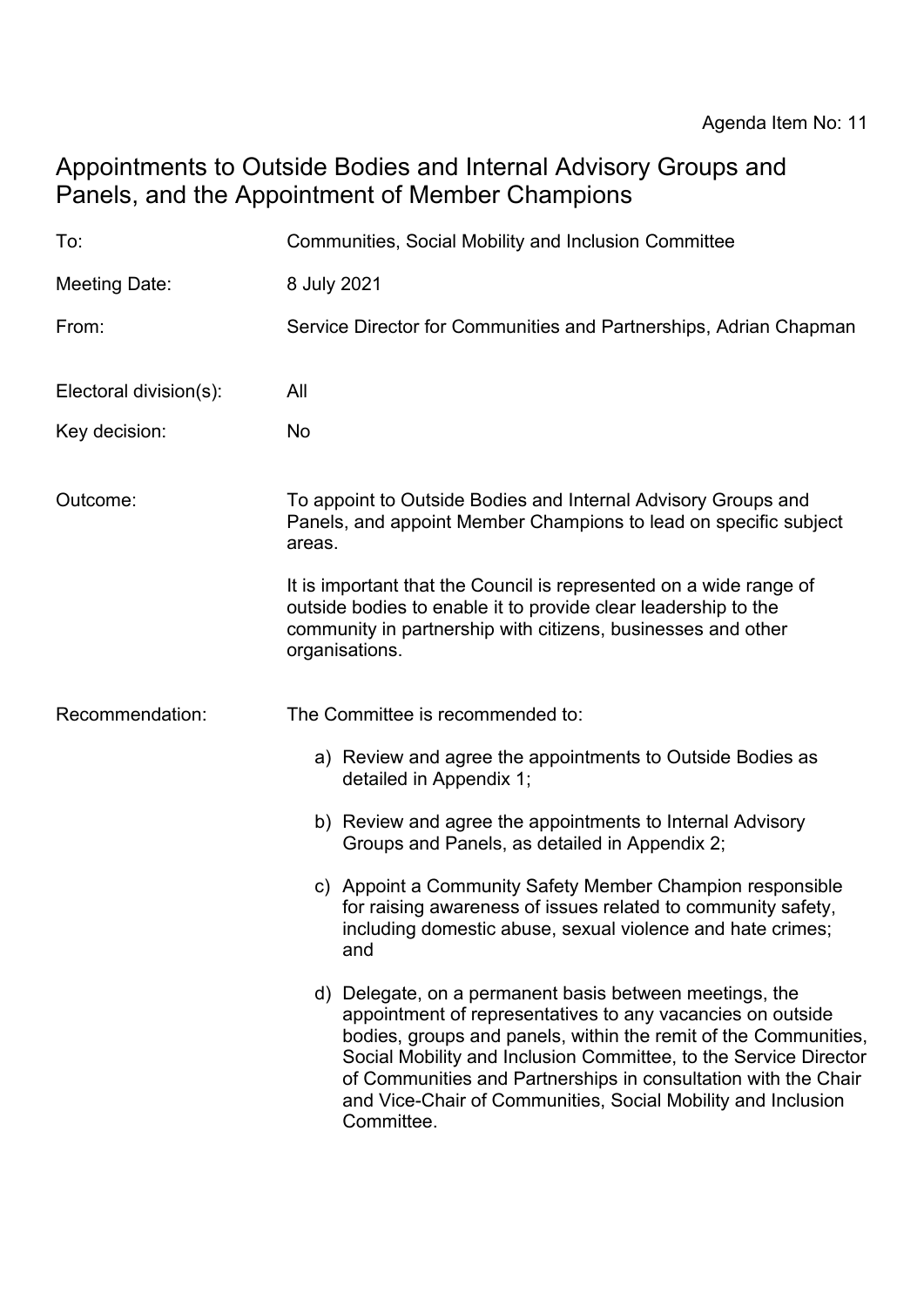Officer contact: Name: Nick Mills<br>Post: Democrat Democratic Services Officer Email: [nicholas.mills@cambridgeshire.gov.uk](mailto:nicholas.mills@cambridgeshire.gov.uk) Tel: 01223 699763

Member contacts:

Names: Councillors Tom Sanderson and Hilary Cox Condron

Post: Chair/Vice-Chair

Email: [Tom.Sanderson@cambridgeshire.gov.uk](mailto:Tom.Sanderson@cambridgeshire.gov.uk) / [Hilary.CoxCondron@cambridgeshire.gov.uk](mailto:Hilary.CoxCondron@cambridgeshire.gov.uk)

Tel: 01223 706398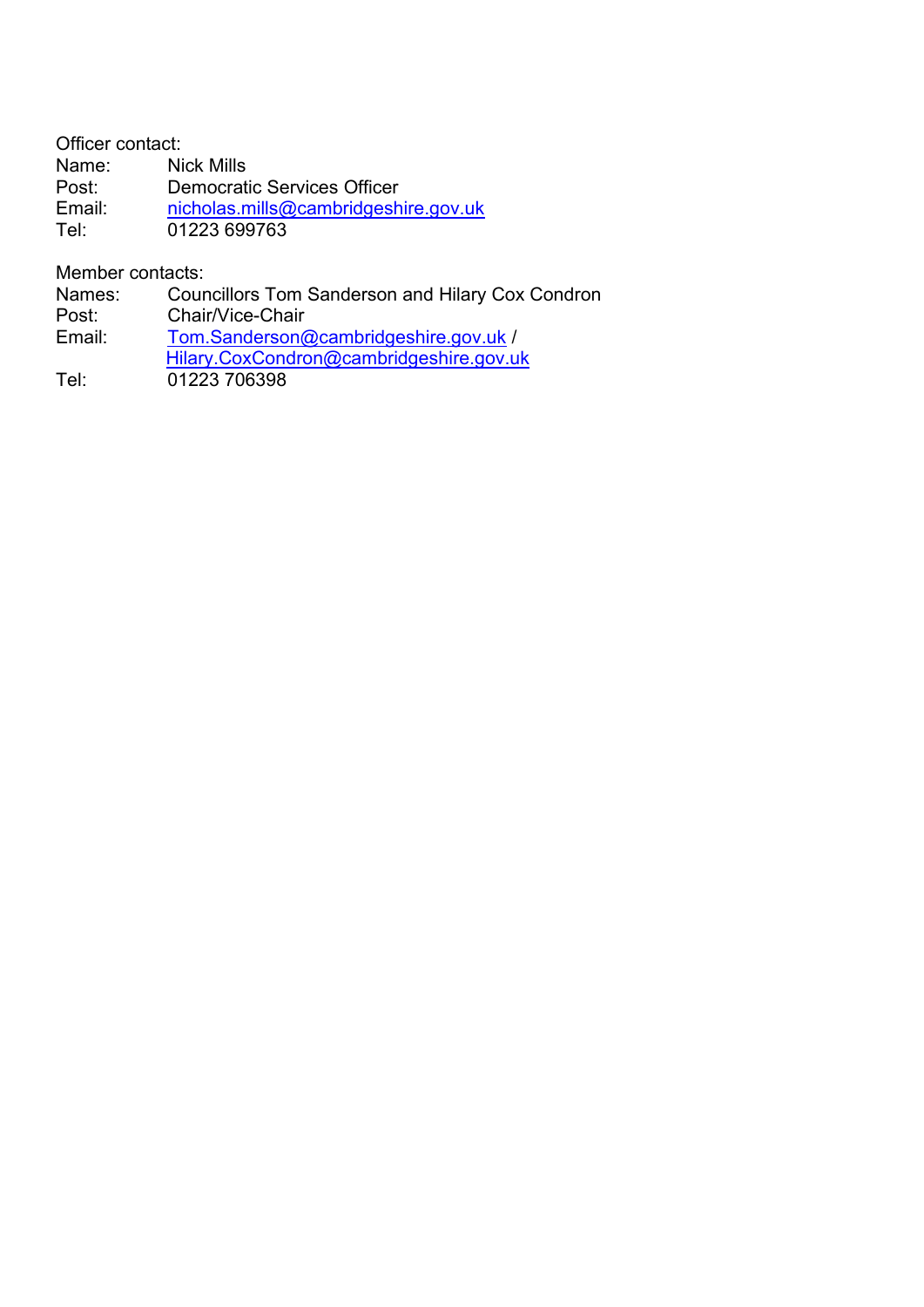## 1. Background

- 1.1 The County Council's Constitution states that the Communities, Social Mobility and Inclusion Committee has authority to nominate representatives to Outside Bodies other than the Combined Authority, Greater Cambridge Partnership, Cambridgeshire and Peterborough Fire Authority, the County Councils Network Council, and the Local Government Association.
- 1.2 The Committee also has authority to determine the Council's involvement in and representation on County Advisory Groups. The Committee may add to, delete, or vary any of these advisory groups, or change their composition or terms of reference.
- 1.3 Appointments to Outside Bodies and Internal Advisory Groups and Panels are agreed by the relevant Policy and Service Committee.
- 1.4 It is important that the Council is represented on a wide range of outside bodies to enable it to provide clear leadership to the community in partnership with citizens, businesses, and other organisations.

## 2. Main Issues

- 2.1 The outside bodies where appointments are required are set out in Appendix 1 to this report. The previous representative(s) is indicated. It is proposed that the Committee should agree the appointments to these bodies.
- 2.2 The internal advisory groups and panels where appointments are required are set out in Appendix 2 to this report. The previous representative(s) is indicated. It is proposed that the Committee should agree the appointments to these bodies.
- 2.3 The Committee is also asked to consider the appointment of a Member Champion for Community Safety.
- 3. Alignment with corporate priorities
- 3.1 Communities at the heart of everything we do

There are no significant implications for this priority.

3.2 A good quality of life for everyone

There are no significant implications for this priority.

3.3 Helping our children learn, develop and live life to the full

There are no significant implications for this priority.